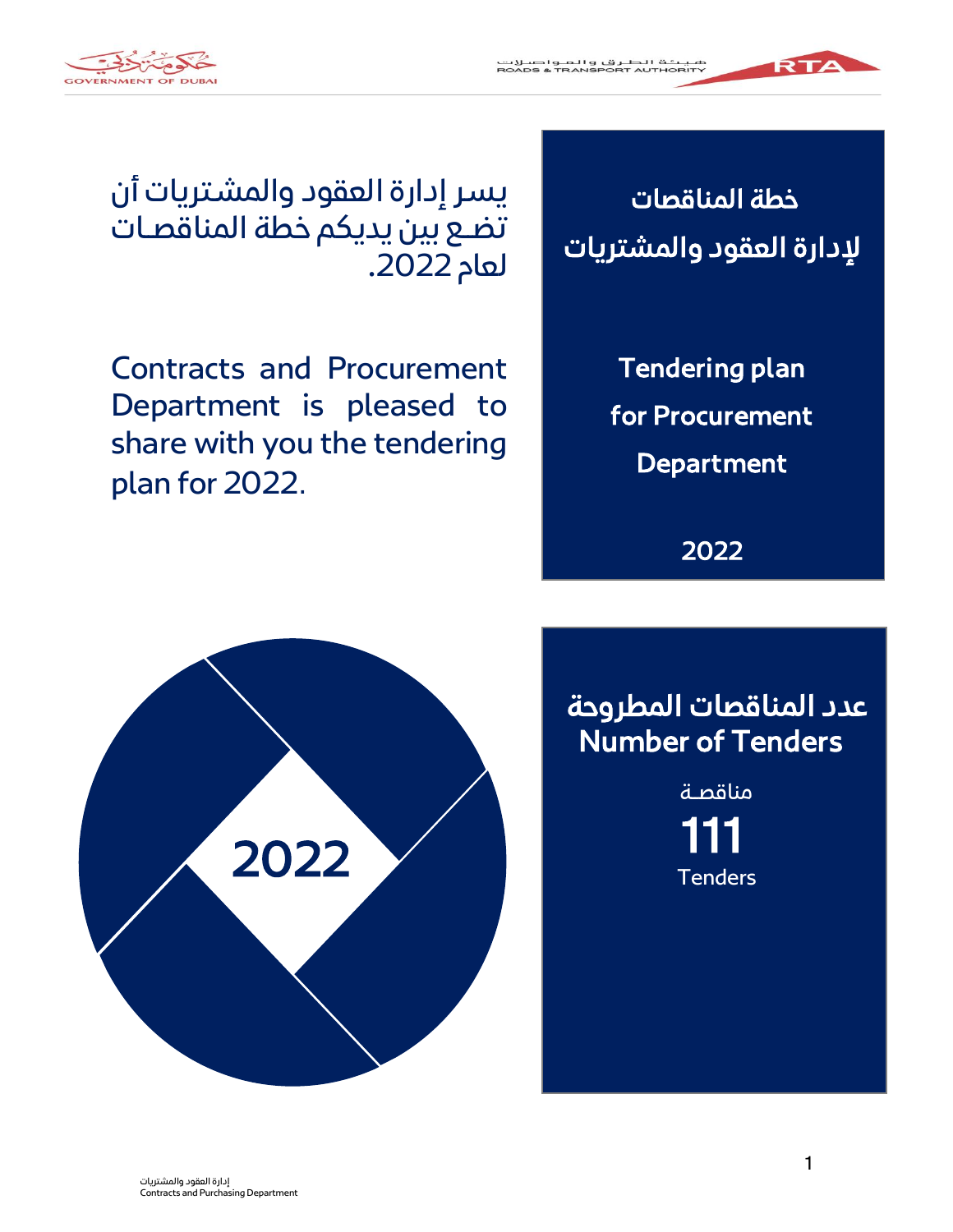



## خطة المناقصات لعام 2022 Tenders Plan 2022

| <b>Planned</b> | <b>Project</b> | <b>Description</b>                                                                                                                              |               |                                            |             |
|----------------|----------------|-------------------------------------------------------------------------------------------------------------------------------------------------|---------------|--------------------------------------------|-------------|
| <b>Time</b>    | <b>No</b>      |                                                                                                                                                 | <b>Agency</b> | <b>Department</b>                          | <b>Type</b> |
| Q <sub>2</sub> | 62552          | Smart happiness centers                                                                                                                         | CASS          | <b>Customer Service</b>                    | Expense     |
| Q <sub>2</sub> | 62310          | Printing Services for RTA                                                                                                                       | <b>CASS</b>   | Marketing &<br>Corporate<br>Communication  | Expense     |
| Q <sub>2</sub> | 62638          | Map the capabilities required for CX-centric initiatives                                                                                        | CASS          | <b>Customer Service</b>                    | Expense     |
| Q <sub>2</sub> | 62200          | RTA Data center Cloud - Elastic Computing                                                                                                       | <b>CTSS</b>   | Information<br>Technology                  | Expense     |
| Q <sub>2</sub> | 62245          | Nol personalized delivery services                                                                                                              | <b>CTSS</b>   | Automatic<br>Collection<br>Systems         | Expense     |
| Q <sub>2</sub> | 62292          | Advanced Persistent and Threat APT Protection and Malware Analysis                                                                              | <b>CTSS</b>   | Information<br>Technology                  | Expense     |
| Q <sub>2</sub> | 67849          | Manpower Outsource                                                                                                                              | LA            | Vehicles Licensing                         | Expense     |
| Q <sub>2</sub> | 67939          | دراسة تقييم الأداء الذكى                                                                                                                        | LA            | Drivers Licensing                          | Expense     |
| Q <sub>2</sub> | 67948          | Digital Transformation Infrastructure upgrade                                                                                                   | LA            | Licensing<br>Systems                       | Expense     |
| Q <sub>2</sub> | 67869          | Generating innovative ideas                                                                                                                     | LA            | Vehicles Licensing                         | Expense     |
| Q <sub>2</sub> | 67872          | <b>Plate Courier</b>                                                                                                                            | LA            | Vehicles Licensing                         | Expense     |
| Q <sub>2</sub> | 83448          | The Review of Bus Specifications and Enhancement- Consultancy<br>Services                                                                       | <b>PTA</b>    | Maintenance &<br>Services                  | Expense     |
| Q <sub>2</sub> | 80226          | Overhaul of Next Gen Automated Fare Collection (Next Gen) System in<br>RTA bus fleet                                                            | <b>PTA</b>    | Transportation<br>Systems                  | Expense     |
| Q <sub>2</sub> | 62491          | Enhancement of level of service of Dubai metro stations - Phase 1                                                                               | <b>RA</b>     | Rail Planning &<br>Projects<br>Development | Expense     |
| Q <sub>2</sub> | 62487          | MEP Enhancement of Dubai Metro Red and Green Line                                                                                               | <b>RA</b>     | Rail Planning &<br>Projects<br>Development | Expense     |
| Q <sub>2</sub> | 64158          | TRA/ROW/IOS/2019/01-Outsourcing of Defects Inspection Works                                                                                     | <b>TRA</b>    | Right of Way                               | Expense     |
| Q <sub>2</sub> | 64209          | R1072 Internal Roads in AlQusais Industrial Areas 1,2,3,4,5                                                                                     | <b>TRA</b>    | Roads                                      | Expense     |
| Q <sub>2</sub> | 64215          | R1127 - Internal Roads in Sehila, Alsalami, Saeir                                                                                               | TRA           | Roads                                      | Expense     |
| Q <sub>2</sub> | 83812          | TRA/ROW/IOS/2019/01-Outsourcing of Defects Inspection Works                                                                                     | <b>TRA</b>    | Right of Way                               | Expense     |
| Q <sub>2</sub> | 64198          | T166 - Integration of micro mobility and pedestrian design manual                                                                               | <b>TRA</b>    | Traffic                                    | Expense     |
| Q <sub>2</sub> | 64253          | R1126 Study of Al Nakhli Tunnel on Dubai-Hatta Street                                                                                           | <b>TRA</b>    | Roads                                      | Expense     |
| Q <sub>2</sub> | 64254          | R1093 Study and design Missing links & Footpaths in Various Locations<br><u>in Dubai</u>                                                        | <b>TRA</b>    | Roads                                      | Expense     |
| Q <sub>2</sub> | 64255          | R1092 Study of Design, Construction of 6 Pedestrian Bridges                                                                                     | <b>TRA</b>    | Roads                                      | Expense     |
| Q <sub>2</sub> | 64256          | R1089 Study of Cycle Tracks at Various Locations in Dubai + Jumeirah,<br>Al Satwa, Al Quoz and Jumeira Al Khail Road                            | TRA           | Roads                                      | Expense     |
| Q <sub>2</sub> | 64258          | R1151 Study and design of Development of Safa Road                                                                                              | TRA           | Roads                                      | Expense     |
| Q <sub>2</sub> | 64259          | R1073 Implementing Internal Roads, sidewalks and pedestrian crossings<br>in Jabel Ali Industrial First                                          | <b>TRA</b>    | Roads                                      | Expense     |
| Q <sub>2</sub> | 64260          | R1129 Implementing sidewalks and footpath in Al Quoz Industrial Area                                                                            | <b>TRA</b>    | Roads                                      | Expense     |
| Q <sub>2</sub> | 64261          | R1130 Enhancement of Soft Mobility Modes in AL BUTEEN, AL DAGHAYA,<br>AL RAS, AYAL NASIR, AL SABKHA, AL SOUQ AL KABEER, HOR AL ANZ,<br>ABU HAIL | TRA           | Roads                                      | Expense     |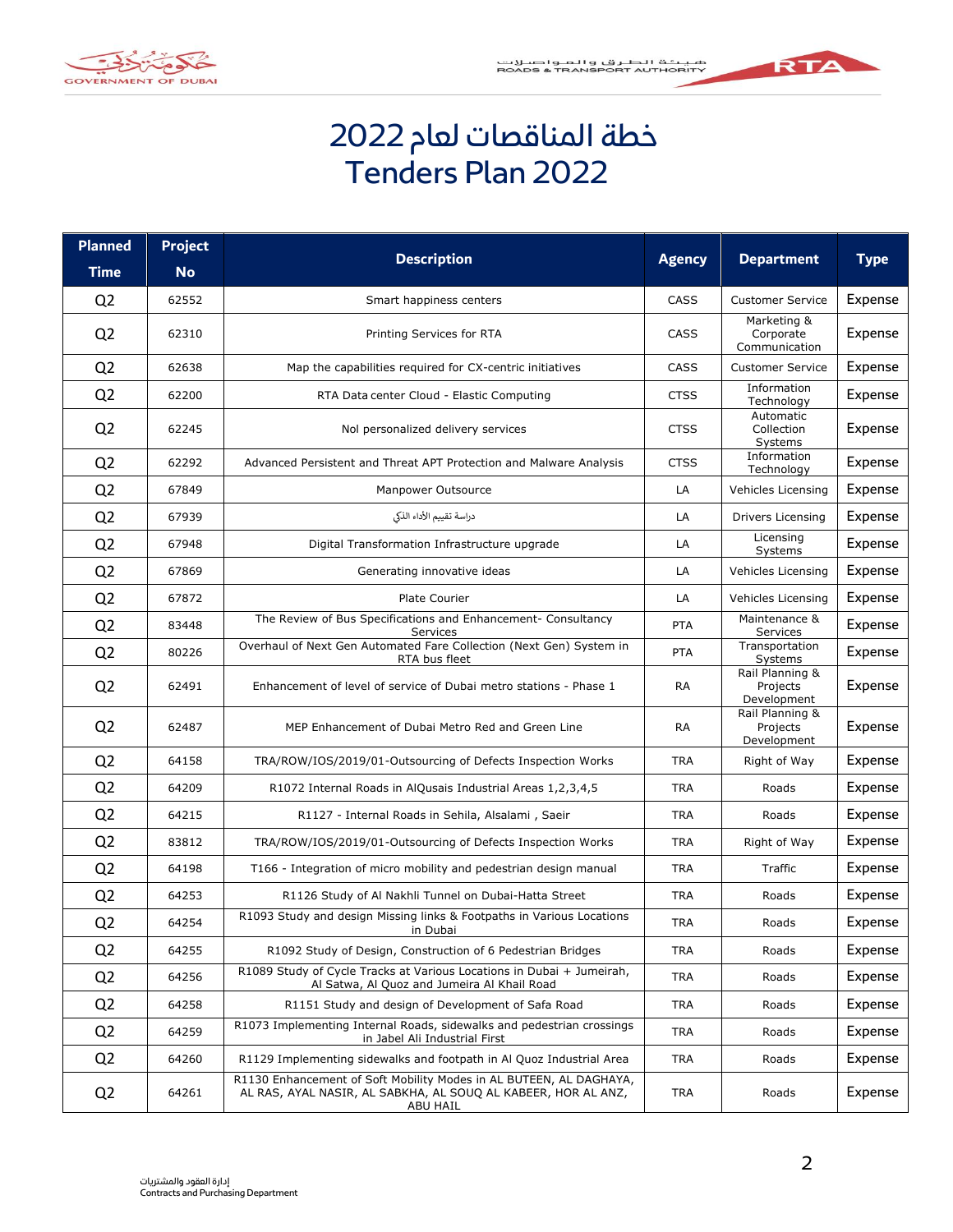

- 1

RTA



| <b>Planned</b> | <b>Project</b> | <b>Description</b>                                                                                                                                                      |               |                                           |             |
|----------------|----------------|-------------------------------------------------------------------------------------------------------------------------------------------------------------------------|---------------|-------------------------------------------|-------------|
| <b>Time</b>    | <b>No</b>      |                                                                                                                                                                         | <b>Agency</b> | <b>Department</b>                         | <b>Type</b> |
| Q <sub>2</sub> | 64262          | R1116 Upgrading Infrastructure Improvement of Fahidi Fort and Dubai<br>Museum                                                                                           | <b>TRA</b>    | Roads                                     | Expense     |
| Q <sub>2</sub> | 64263          | R1114 - Improvement of Umm Sugeim Road (Al Khail Road to MBZ)                                                                                                           | <b>TRA</b>    | Roads                                     | Expense     |
| Q <sub>2</sub> | 64264          | R1117 Improvement of Almustagbal Road                                                                                                                                   | <b>TRA</b>    | Roads                                     | Expense     |
| Q <sub>2</sub> | 64265          | R1118 Study of Abu Baker Al suddeg corridor                                                                                                                             | <b>TRA</b>    | Roads                                     | Expense     |
| Q <sub>2</sub> | 64266          | R1087 - Parking works, Footpath Works, Paid parking for (Mosques<br>Schools, Parks) and Paid Parking-22 Locations at various locations in<br>Dubai                      | <b>TRA</b>    | Roads                                     | Expense     |
| Q <sub>2</sub> | 64267          | R1109 Upgrading Transport Integration around 5 Metro Stations                                                                                                           | <b>TRA</b>    | Roads                                     | Expense     |
| Q <sub>2</sub> | 64279          | R1015/6 Various Improvement and Quick Wins In Dubai - Phase 6                                                                                                           | <b>TRA</b>    | Roads                                     | Expense     |
| Q <sub>2</sub> | 64235          | Dubai Traffic Incident Management Service Expansion                                                                                                                     | <b>TRA</b>    | <b>Intelligent Traffic</b><br>System      | Expense     |
| Q <sub>2</sub> | 64276          | R1137 Enhancement of Soft Mobility and Integration requirements for Al<br><b>Qouz Creative District</b>                                                                 | <b>TRA</b>    | Roads                                     | Expense     |
| Q <sub>2</sub> | 64197          | Updating Trip Generation Manual - T187                                                                                                                                  | <b>TRA</b>    | Traffic                                   | Expense     |
| Q <sub>3</sub> | 61524          | Total Facility Management for RTA Buildings & Facilities at Office<br>Buildings and Customer Happiness Centres.                                                         | <b>CASS</b>   | Buildings &<br>Facilities                 | Expense     |
| Q <sub>3</sub> | 61525          | Total Facility Management for RTA Buildings & Facilities at Dubai Camel<br>Racing Club, Al Qudra Bicycle Track, Jumeirah Jogging Track, Salik Gates<br>Security Cabins. | CASS          | Buildings &<br>Facilities                 | Expense     |
| Q <sub>3</sub> | 61526          | Total Facility Management for RTA Buildings & Facilities at Buses Depots,<br>AL Garhaud vessel Maintenance Facility (G+1), Staff Accommodations<br>and Warehouse        | <b>CASS</b>   | Buildings &<br>Facilities                 | Expense     |
| Q <sub>3</sub> | 61527          | Total Facility Management for RTA Buildings & Facilities at Bus Stations,<br>Intercity Bus Stations, marine Stations and Multi-storey Car Park<br>buildings             | CASS          | Buildings &<br>Facilities                 | Expense     |
| Q <sub>3</sub> | 61528          | Total Facility Management for RTA Buildings & Facilities at Data Centers,<br>Enterprise Command Control Center and Control Center Buildings.                            | <b>CASS</b>   | Buildings &<br>Facilities                 | Expense     |
| Q <sub>3</sub> | 61558          | Smart Building & IOT Solutions for RTA HQ                                                                                                                               | CASS          | Buildings &<br>Facilities                 | Expense     |
| Q <sub>3</sub> | 61557          | أعمال خدمات استشارية لتقييم حالة المنشآت التي شارف عمرها الافتراضي على الاقتراب                                                                                         | <b>CASS</b>   | Buildings &<br>Facilities                 | Expense     |
| Q <sub>3</sub> | 62463          | Drive Through                                                                                                                                                           | CASS          | <b>Customer Service</b>                   | Expense     |
| Q <sub>3</sub> | 62313          | Social media enhancement (online tools, new features, live streaming<br>and influencers agreements))                                                                    | <b>CASS</b>   | Marketing &<br>Corporate<br>Communication | Expense     |
| Q <sub>3</sub> | 62314          | Website / Intranet enhancement                                                                                                                                          | CASS          | Marketing &<br>Corporate<br>Communication | Expense     |
| Q <sub>3</sub> | 62604          | Media Planning and Buying                                                                                                                                               | <b>CASS</b>   | Marketing &<br>Corporate<br>Communication | Expense     |
| Q <sub>3</sub> | 62312          | Social media video Production                                                                                                                                           | CASS          | Marketing &<br>Corporate<br>Communication | Expense     |
| Q <sub>3</sub> | 62605          | Maps and wayfinding's                                                                                                                                                   | CASS          | Marketing &<br>Corporate<br>Communication | Expense     |
| Q <sub>3</sub> | 62385          | <b>Quality Test Services</b>                                                                                                                                            | <b>CTSS</b>   | Information<br>Technology                 | Expense     |
| Q <sub>3</sub> | 62256          | DR for EIP Upgraded Platform                                                                                                                                            | <b>CTSS</b>   | Information<br>Technology                 | Expense     |
| Q <sub>3</sub> | 62257          | Implementing DR for Revenue Management system                                                                                                                           | <b>CTSS</b>   | Information<br>Technology                 | Expense     |
| Q3             | 62258          | Digital ID Proof-of-Concept and Actual Implementation                                                                                                                   | <b>CTSS</b>   | Information<br>Technology                 | Expense     |
| Q <sub>3</sub> | 62259          | Enhance Internal User Experience                                                                                                                                        | <b>CTSS</b>   | Information<br>Technology                 | Expense     |
| Q <sub>3</sub> | 62260          | eNOC DR                                                                                                                                                                 | <b>CTSS</b>   | Information<br>Technology                 | Expense     |
| Q <sub>3</sub> | 62262          | <b>Hyperion System</b>                                                                                                                                                  | <b>CTSS</b>   | Information<br>Technology                 | Expense     |
|                |                |                                                                                                                                                                         |               |                                           |             |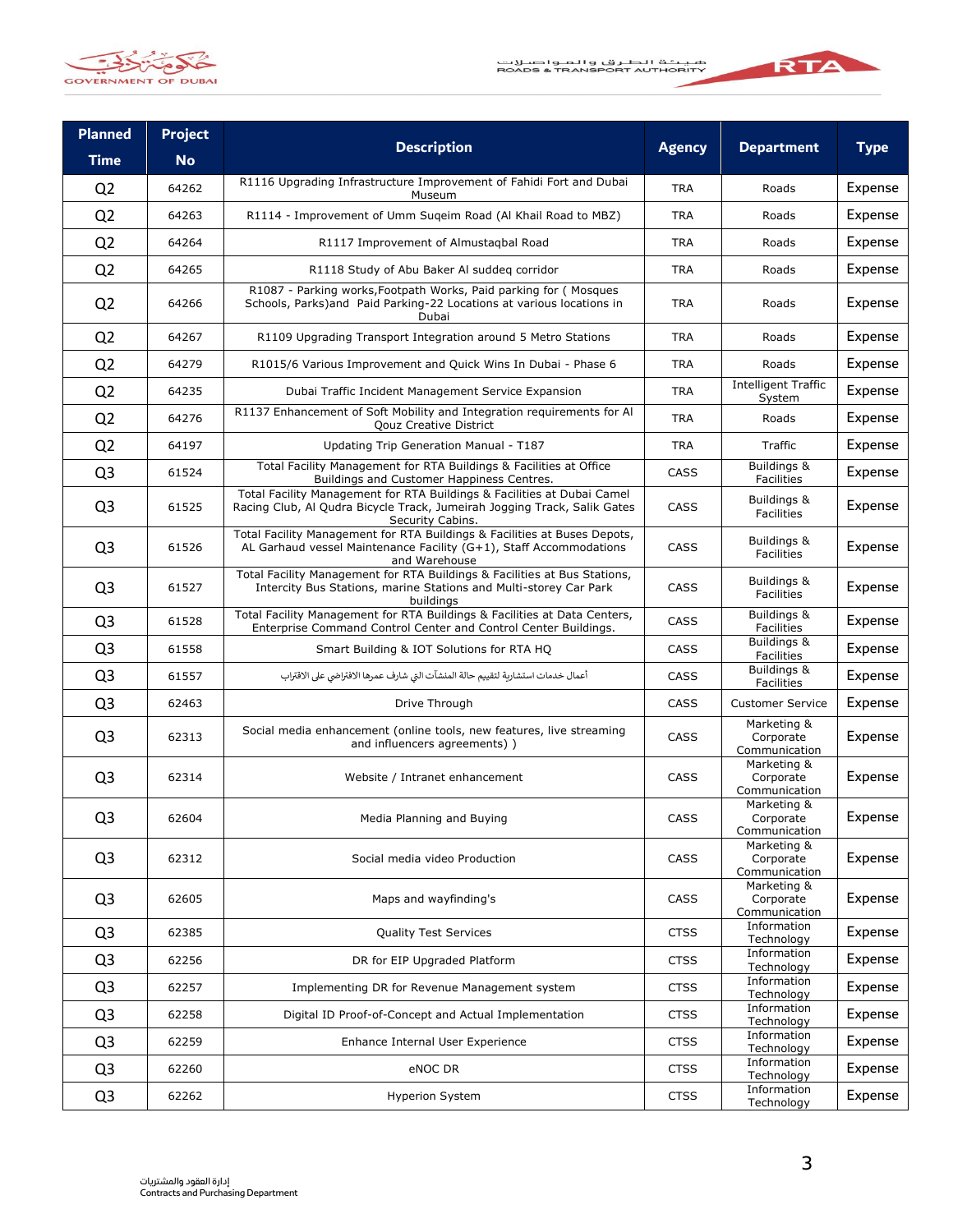

a a

RTA



| <b>Planned</b> | <b>Project</b> | <b>Description</b>                                                                                       | <b>Agency</b> | <b>Department</b>                       | <b>Type</b> |
|----------------|----------------|----------------------------------------------------------------------------------------------------------|---------------|-----------------------------------------|-------------|
| <b>Time</b>    | <b>No</b>      |                                                                                                          |               |                                         |             |
| Q <sub>3</sub> | 62378          | أتمتة خدمة ترقيم المنازل وأتمته تصاريح تركيب اللوحات الإرشادية التكميلية                                 | <b>CTSS</b>   | Information<br>Technology               | Expense     |
| Q <sub>3</sub> | 62377          | أتمتة عمليات إدارة مشاربـع الطرق                                                                         | <b>CTSS</b>   | Information<br>Technology               | Expense     |
| Q <sub>3</sub> | 62384          | Design Thinking Session for Enterprise Systems                                                           | <b>CTSS</b>   | Information<br>Technology               | Expense     |
| Q <sub>3</sub> | 62383          | Study of Technologies Products Roadmap                                                                   | <b>CTSS</b>   | Information<br>Technology               | Expense     |
| Q <sub>3</sub> | 67944          | Smart Integrated Logistics Platform                                                                      | LA            | Licensing<br>Systems                    | Expense     |
| Q <sub>3</sub> | 67945          | Robotic Process Automation - Monitoring ICT & New devices Dronez,<br>Tablets                             | LA            | Licensing<br>Systems                    | Expense     |
| Q <sub>3</sub> | 67946          | New Theory Test                                                                                          | LA            | Licensing<br>Systems                    | Expense     |
| Q <sub>3</sub> | 67947          | DR for Drivers Training System, MES on the cloud                                                         | LA            | Licensing<br>Systems                    | Expense     |
| Q <sub>3</sub> | 82491          | OP - S - S - Study of Bus Drivers Accommodation Implementation                                           | <b>PTA</b>    | Drivers Affairs                         | Expense     |
| Q <sub>3</sub> | 80224          | IT - TIS - DS - Expansion of New TVM, TOM and Solar Top up devices                                       | <b>PTA</b>    | Transportation<br>Systems               | Expense     |
| Q <sub>3</sub> | 61994          | IT - TIS - I - Implementing Aconex Offline Backup                                                        | <b>RA</b>     | Rail Right of Way                       | Expense     |
| Q <sub>3</sub> | 62476          | IT - BADM - SD - Enhancement of Drawings and Documents validation<br>and varification                    | <b>RA</b>     | Rail Right of Way                       | Expense     |
| Q <sub>3</sub> | 61989          | OP - S - S - Study of Comprehensive travel behavior analysis of<br>commuters                             | <b>SCG</b>    | Transportation<br>Strategic<br>Planning | Expense     |
| Q <sub>3</sub> | 64269          | R902-4F1-Improvement of Al Awir and Zayed Bin Hamdan Road                                                | <b>TRA</b>    | Roads                                   | Expense     |
| Q <sub>3</sub> | 64274          | R1135 Implementing Cycle Track from Khawaneej Area to Mushrif and<br>DIFC area                           | <b>TRA</b>    | Roads                                   | Expense     |
| Q <sub>3</sub> | 64275          | R1108 Enhancement of Soft Mobility Modes in Al Barsha 1 and 2                                            | <b>TRA</b>    | Roads                                   | Expense     |
| Q <sub>3</sub> | 64196          | T186 - Updating Speed Management Guidelines                                                              | <b>TRA</b>    | Traffic                                 | Expense     |
| Q <sub>3</sub> | 64284          | R1091 Implementing Internal road in Margham and Nazwa and Lihbab<br>and Al Lisaili                       | <b>TRA</b>    | Roads                                   | Expense     |
| Q <sub>3</sub> | 64273          | R1134 Implementing Cycle Track Tunnel in Nad Al Sheba Area                                               | <b>TRA</b>    | Roads                                   | Expense     |
| Q <sub>3</sub> | 64091          | CM1001/1-Consultancy Services for Roads and Facilities Maintenance<br>Works                              | <b>TRA</b>    | Roads & Facilities<br>Maintenance       | Expense     |
| Q <sub>3</sub> | 64277          | R1127 Implementing internal road in Suhaila and Saeer and Alsalmi area                                   | <b>TRA</b>    | Roads                                   | Expense     |
| Q <sub>3</sub> | 64278          | R1072 Internal Roads in Al Qusais1,2, 3 4 and 5 Industrial Area                                          | <b>TRA</b>    | Roads                                   | Expense     |
| Q <sub>3</sub> | 64268          | R1105 - Development of the interchanges of Gharn Al Sabkha and Sh.<br>Mohammed Bin Zayed & Al Asaiel Rd. | <b>TRA</b>    | Roads                                   | Expense     |
| Q <sub>3</sub> | 64272          | R1013/2A Improvements of Al Shindagha Corridor- Improvement of<br>Sheikh Rashid Street                   | <b>TRA</b>    | Roads                                   | Expense     |
| Q <sub>3</sub> | 64282          | R1015/6A Various Improvement and Quick Wins - Deira Area                                                 | <b>TRA</b>    | Roads                                   | Expense     |
| Q <sub>3</sub> | 64283          | R1015/6B Various Improvement and Quick Wind - Bur Dubai Area                                             | <b>TRA</b>    | Roads                                   | Expense     |
| Q4             | 62395          | Motor Insurance for RTA Miscellaneous Vehicles                                                           | CASS          | Administration<br>Services              | Expense     |
| Q4             | 62530          | Development of Training Plan and Learning framework                                                      | <b>CASS</b>   | Human Resources<br>& Development        | Expense     |
| Q4             | 62223          | Network Support - UEDC                                                                                   | <b>CTSS</b>   | Information<br>Technology               | Expense     |
| Q4             | 62231          | Internal Communication Systems - Maintenance and Support renewal for<br>two year.                        | <b>CTSS</b>   | Information<br><b>Technology</b>        | Expense     |
| Q4             | 62218          | Revenue Management System - Support and Maintenance                                                      | <b>CTSS</b>   | Information<br>Technology               | Expense     |
| Q4             | 62232          | Comprehensive support & maintenance of End users equipment for 3<br>years                                | <b>CTSS</b>   | Information<br>Technology               | Expense     |
| Q4             | 62226          | Microsoft Enterprise Agreement                                                                           | <b>CTSS</b>   | Information<br>Technology               | Expense     |
| Q4             | 62227          | Muhaisnah Datacenter Network Support and Maintenance for 2 Years                                         | <b>CTSS</b>   | Information<br>Technology               | Expense     |